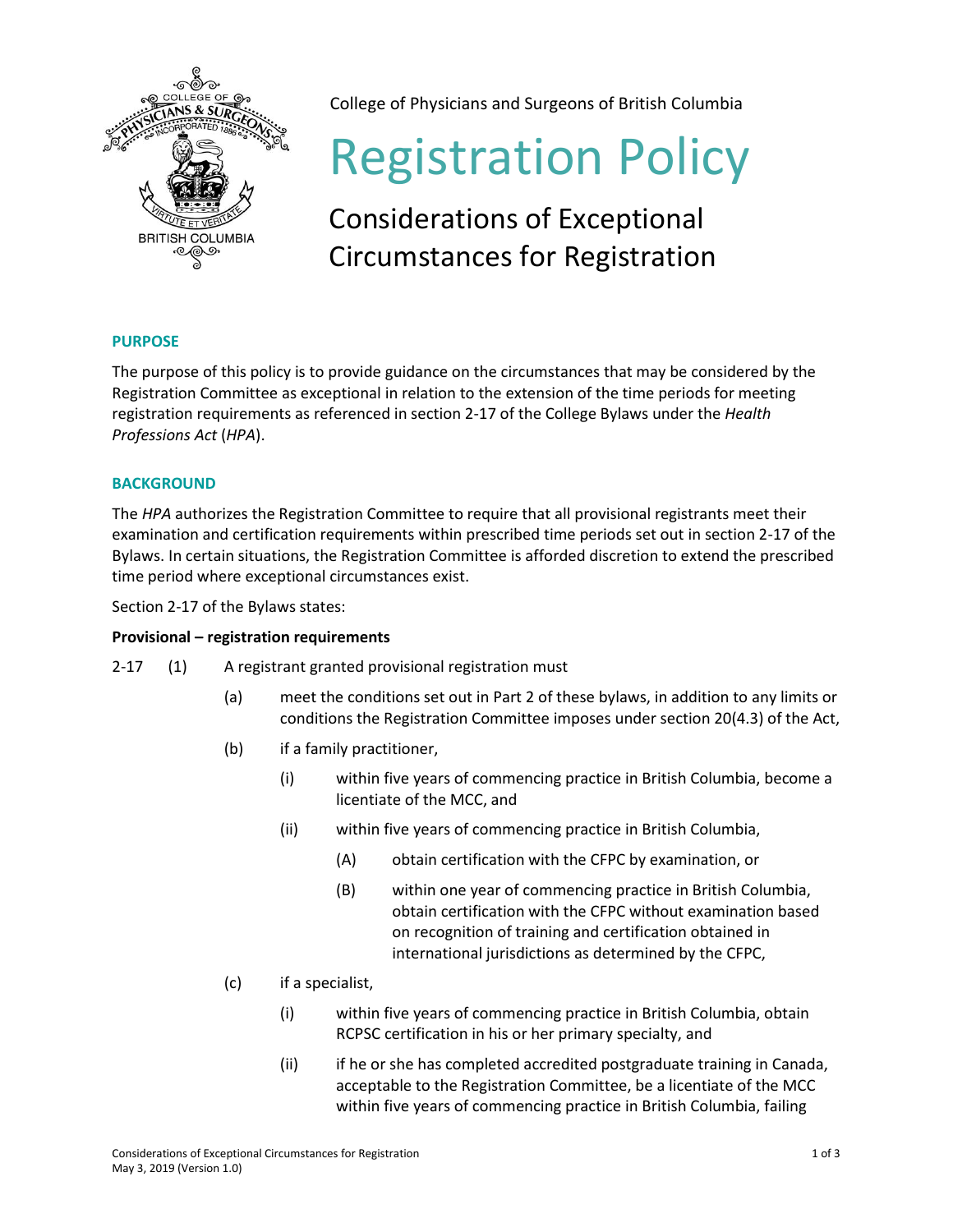which registration is cancelled unless otherwise directed by the Registration Committee as provided under subsection (2).

- (2) The time periods referred to in sections  $2-17(1)(b)$  and (c) may be extended by the Registration Committee in exceptional circumstances.
- (3) Registration in the provisional family or provisional specialty class may be granted for a limited duration not to exceed five years unless otherwise directed by the Registration Committee in exceptional circumstances.

#### **POLICY**

A provisional registrant who is unable to meet the requirements set out in section 2-17 of the Bylaws and who believes that there are exceptional circumstances for not being able to do so may make a request to the Registration Committee for consideration of those circumstances.

For the purposes of considering a request of this nature, exceptional circumstances are deemed to be those events or situations that are unusual or not typical and only likely to happen infrequently and must be relevant to the registrant not being able to meet the registration requirements set out in the *HPA* and Bylaws.

#### **Examples of valid exceptional circumstances**

The following is a non-exhaustive list of circumstances which may, at the discretion of the Registration Committee, be regarded as exceptional circumstances falling within the definition described above:

- death of a close relative/significant other (as supported by valid evidence)
- serious illness of the registrant, family member or person for whom the registrant is the primary caregiver (as supported by valid evidence from a medical professional or a report of the College's health monitoring department, where appropriate)
- victim of crime
- the worsening of a long-term physical or mental health condition, or the complication/ aggravation of an existing condition (as supported by valid evidence from a medical professional or a report of the College's health monitoring department, where appropriate)
- serious adverse personal, professional or family circumstances, where not known at the start of registration
- pregnancy-related complications
- where a registrant, prior to January 26, 2015, chose the Practice Eligibility Route (Route B) as the preferred route to obtain RCPSC certification in their specialty, but the same is unavailable in a particular specialty

The above circumstances may not in and of themselves be considered exceptional in nature. The Registration Committee will consider each case on its merits and the specific factors surrounding the situation.

Valid as used in the term "valid evidence" above requires objectively verifiable documentary evidence or information from a generally accepted authority.